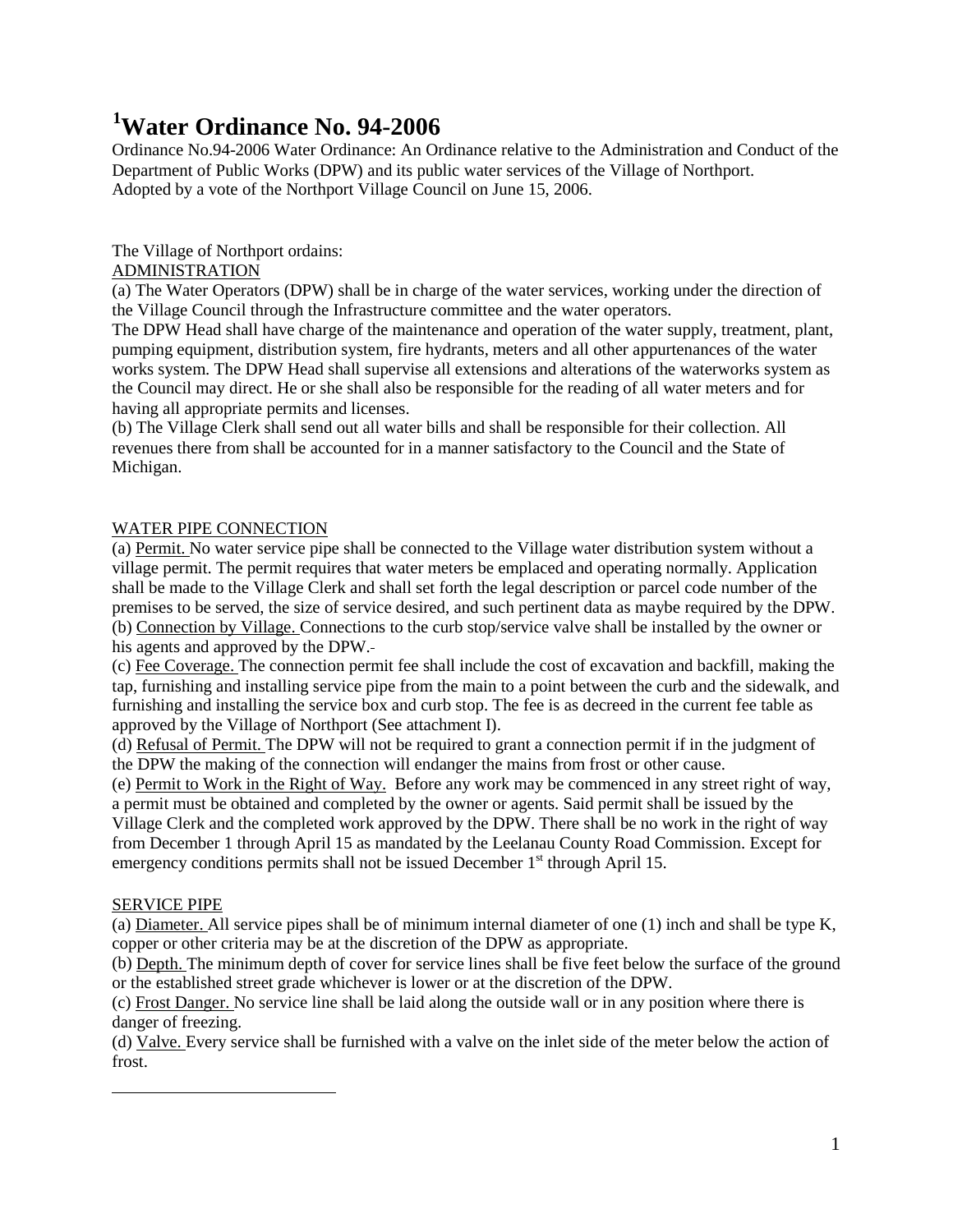(e) Location. Service pipe laid in the same ditch with a sewer shall be at least eighteen (18) inches distant from the sewer horizontally, and if the sewer is laid at a greater depth, it shall be shelved into the bank to a solid bottom. In no case shall a service pipe be laid on fill.

# WATER SUPPLY AND DISTRIBUTION

Every building must have a separate connection with the street main unless otherwise directed by the Head of the DPW.

## **INSPECTION**

All work performed in making additions, connections, repairs, extensions or alterations of any fixtures connected with the distribution system shall be subject to inspection by the DPW representative who may order any part of work discontinued or changed to comply with the rules and regulations of the Village and DPW.

## OWNERSHIP OF CONNECTIONS

Ownership to the street portion of the service, including the corporation cock, curb cock, service box, water meters, and service pipe is vested in the Village.

## WATER SERVICE

(a) Application. After the service pipes have been installed to the premises, persons may apply for and be granted the use of water if application is made in writing at the Village Offices on such forms as shall be prescribed, and if the applicant agrees to be bound by the rules and regulations of the Village of Northport and DPW.

## MAINTENANCE OF SERVICE

Every person having service from the Village Water Distribution System shall at his or her own cost and expense keep in repair that portion of the service between the curb cock service box and the meter. Outside reporting water meters are the responsibility of the DPW. Household or internal water meters are replaced as necessary by the DPW. When the service has remained out of repair or bills unpaid for three months, the DPW may shut off the water and the Clerk may place the remaining fees on the tax roll. METERS

(a) Required. All connections with the water mains with the exceptions of fire hydrants must be prepared for the use of water through a meter. No water shall be supplied to any inhabitant of the Village unless the water is measured by a water meter of a design approved and installed by the DPW. The DPW shall determine the size of the meters required for the service. A backflow valve on the connection to the main may be required by the DPW.

(b) Fire Sprinkler Exception. Water for automatic sprinkler systems is charged at the same rate as drinking supply. However, no person shall use any water from the sprinkler system except in the case of fire. A control valve for all fire protection systems shall be located in the public right-of-way or as determined by the DPW.

(c) Location. All meters must be set in a clean, dry, sanitary place, which is easily accessible. Meters shall not be placed in closets, coal bins or other places that are kept locked or are difficult to reach. Where practical, meters shall be installed within the building served but where this is impractical, meter pits shall be built in accordance with plans and specifications furnished by the DPW. The cost of the water meter and construction of meter pits shall be borne by the consumer.

(d) Tenants-Separate meters. Landlords wishing to have tenants metered separately may purchase a meter from the Village; have the meter installed at no cost to the Village, but subject to approval of location and installation by the DPW and the Leelanau County plumbing inspector if necessary.

(e) Placement. Actual placing of the meter shall be done by the DPW after the property owner has provided a place in the system, at his own expense, for setting the meter. In case an application for water service has been filed, but no provision has been made for the meter at the time the DPW is ready to set it, the DPW will not be required to set the meter until the place has been provided. All metered water lines in excess of one (1) inch, shall be provided with a bypass around the meter so as to allow removal of the meter for testing, repair or replacement without disrupting the service. The DPW will keep all bypass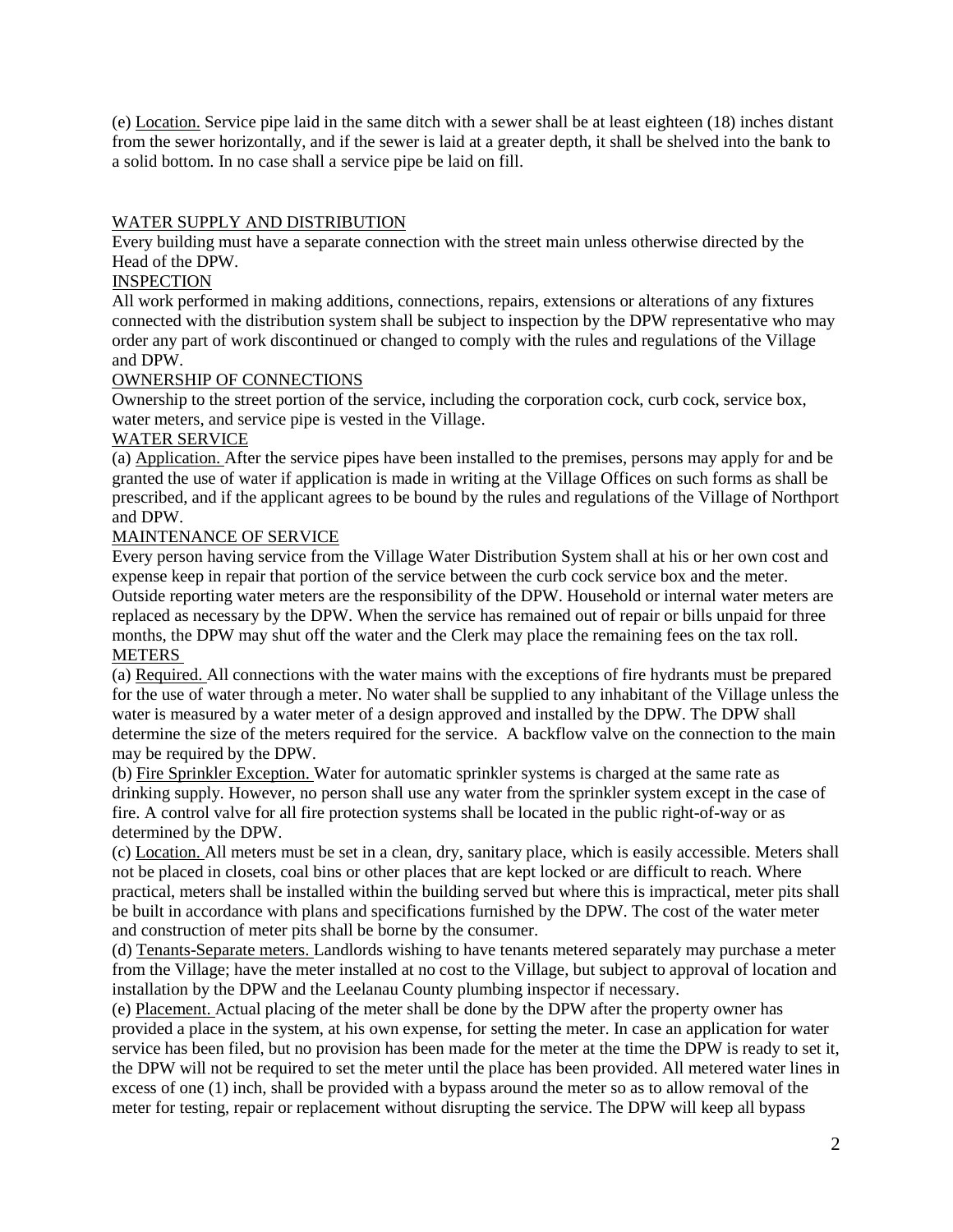valves sealed except when they are working on the meters.

(f) Furnished by Village. External reading meters will be furnished by the DPW without cost to the consumer and all rights, title and ownership of the meter shall be vested in the Village.

(g) Maintenance. The Village shall maintain all meters and make all necessary replacements caused by wear through normal usage. The consumer will be held responsible for care and protection of the meter from freezing or damage by water. Damage which may occur to any water meter due to the carelessness or neglect of the tenant, owner or agent of the property on which the water meter is placed shall be paid for by such person upon presentation of a statement of damages. The consumer is responsible for reporting damaged, non-working, or non-performing meters to the Village.

(h) Tampering. No persons shall interfere with or remove a meter from any service connection. No person shall break, remove or tamper with any seal, which is placed on any meter or service box by an employee of the DPW. No person shall place or use any device, which allows water to be used, which does not pass through the meter.

# READING OF METERS

(a) Statements. The DPW shall read all meters periodically and report readings to the Village Clerk, who renders statements for the amounts due as shown by the reading. Statements shall be payable as determined by Village Council resolution, but in no event shall failure to receive a statement excuse any consumer for non-payment thereof.

(b) Estimates. In case a meter reading does not appear to be consistent or where the meter has ceased to register, the amount of the water charged for shall be estimated by the DPW and the Village Clerk. Previous quantities of water used by the same consumer shall be used as a basis for estimates, but special conditions, such as leaky fixtures or abnormal demand for may also be considered. When it appears that abnormal use of water has resulted from leakage, lack of maintenance, or carelessness on the part of the consumer no deduction shall be made.

#### DISCONTINUING WATER SERVICE

If any payments for the use of water, or any fees as determined by this Ordinance or by resolution of the Village Council, remain unpaid for a period of thirty (30) days after the due date, the DPW may cause the water supply to be turned off and the meter removed from the premises until such payments and fees have been paid. Disconnection fees turn on fees, and interests are the responsibility of the consumer.

#### RESUMPTION OF SERVICE

When the water supply to any premises is shut off or stopped by or under the direction of the DPW, the water shall not again be supplied to such premises until the turn-on fee and the previous debt for services has been paid by the consumer.

#### ACCESS TO PROPERTY

The DPW and its authorized representatives shall have access to all meters and all water plumbing fixtures at any reasonable hour for the purpose of inspecting the meters or any other plumbing used in connection with the water supply system and no such meter or auxiliary equipment shall be covered or fenced in such a way as to be inaccessible.

## CROSS-CONNECTION OF WATER SUPPLIES AND PRIVATE WELLS

No person shall make or maintain any cross-connection between the Village Water System and a private water supply and no person shall install or maintain a private well without first receiving a permit which shall be issued only if the DPW determines that there is no possibility of introducing contaminated water into the public water supply or of the private well contaminating the water for human consumption.

(a) The Village of Northport adopts by reference the Water Supply Cross Connection Rules of the Michigan Department of Health being R325.431 to R325.440 of the Michigan Administrative Code.

(b) It shall be the duty of the DPW to cause inspections to be made of all properties served by the public water supply where cross-connections with the public water supply are deemed possible. The frequency of inspections and re-inspections based on potential health hazards involved shall be as established by the DPW and as approved by the Michigan Department of Public Health or responsible State authority.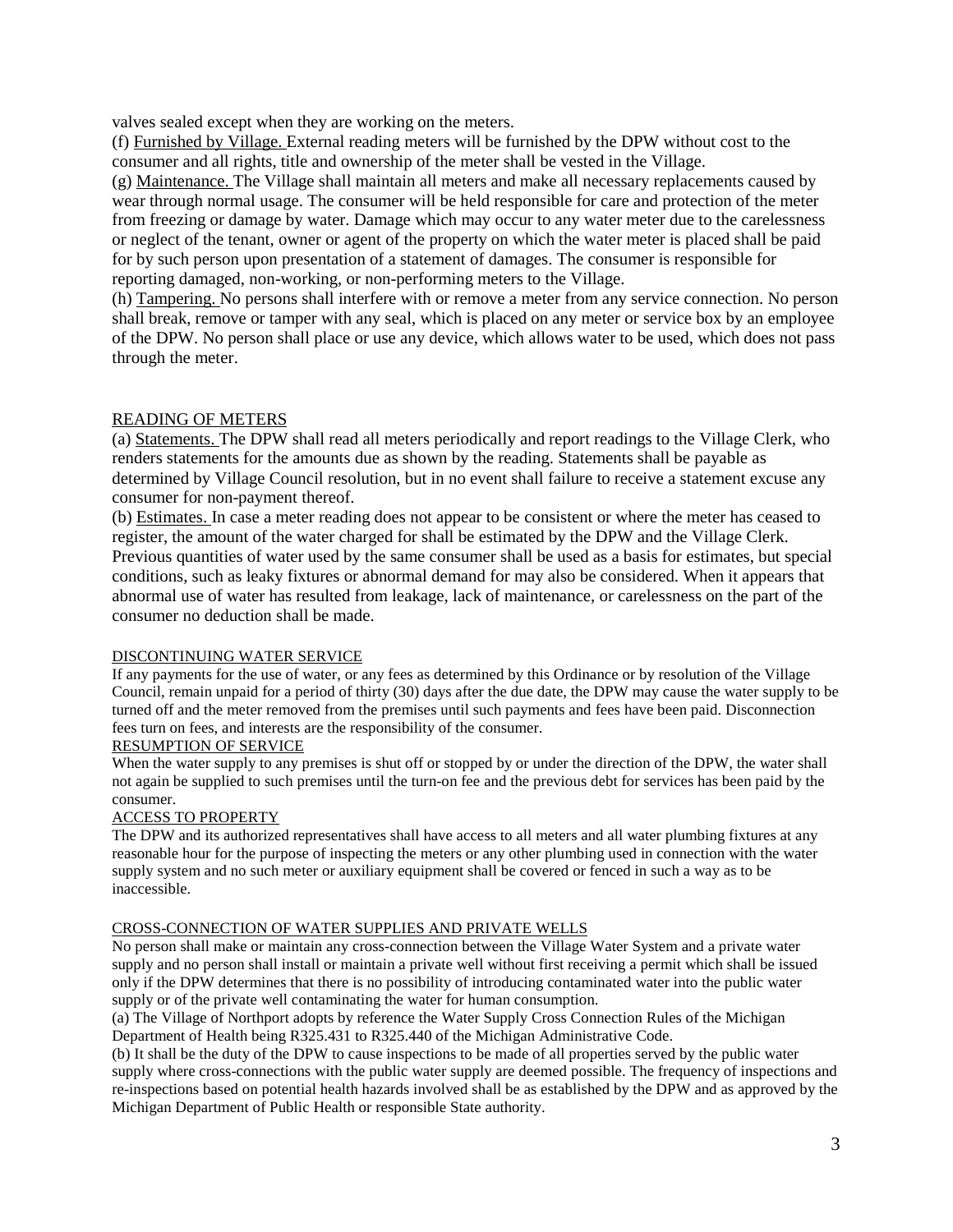(c) The representative of the DPW shall have the right to enter at any reasonable time, any property served by a connection to the public water supply system of the Village of Northport, for the purpose of inspecting the piping system or systems thereof for cross-connections. On request the owner, lessees or occupants of any property so served shall furnish to the inspection agency any pertinent information regarding the piping system or systems of such property. Refusal of such information or refusal of access, when requested, shall be deemed evidence of the presence of cross-connection.

(d) The DPW shall discontinue water service after reasonable notice to any property wherein any connection in violation of this chapter exists, and may take such other precautionary measures deemed necessary to eliminate any danger of contamination of the public water supply system. Water service to such property shall not be restored until the cross-connection has been eliminated in compliance with the provisions of this Ordinance.

(e) The potable water supply made available on the properties served by the public water supply shall be protected from possible contamination as specified by this Ordinance and by the State and County of Leelanau Plumbing Codes. Any water outlet which could be used for potable or domestic purposes and which is not supplied by the potable system must be labeled in a conspicuous manner as: *WATER UNSAFE FOR DRINKING* (f) This Ordinance does not supersede the State Plumbing Code or the Leelanau County Plumbing Code

but is supplementary to them.

### TAMPERING WITH WATER WORKS

It shall be unlawful for any person not duly authorized to tap any pipe, open or close any hydrant, valve or stopcock, interfere in any manner or tamper with any part of the water works system, or use water which does not pass through a meter except as provided therein. Any damages resulting from such unlawful interference, or tampering with the water works system, may be collected in an action at law.

## WATER SERVICE CHARGES

Water charges shall be payable monthly or quarterly at the discretion of the Village Council. (a) FEES (See attachment I)

All fees, rates and charges shall be established by resolution of the Village Council. Said fees, rates and charges shall be established yearly or as needed by the Village Council.

A minimum monthly user rate shall be established by the Village Council.

There shall be one rate for all users. There shall be no discount regardless of volume consumed. Shut off and turn on fees shall be established by the Village Council. Bills unpaid shall be placed on the tax rolls after 9 months unless a billing payment schedule is established by the Village Clerk and the consumer. \*\***The owner of any building to which water service is available will be responsible for payment of a quarterly water bill. Questions concerning the water ordinance should be directed to the Village Clerk or to the Village Infrastructure Committee.** 

## COLLECTION OF UNPAID CHARGES

(a) Lien. In addition to other remedies possessed by the Village for the collection of water service charges, the Village shall have a lien upon the premises to which such water has been supplied. Such lien shall become effective immediately upon the distribution of water to the premises, and the official records of the DPW of the Village shall constitute notice of the pendency of such lien. Said lien shall have priority over all other liens except taxes and special assessments whether or not such other liens accrued or were recorded prior to the lien herein created.

(b) Exception Lease. In the case of a lease on property, all water charges remain the responsibility of leaser. It is the responsibility of the leaser to protect themselves from unpaid water bills.

(c) Notice of Nonpayment. All unpaid water charges which have remained unpaid for six months or more shall be reported by the Village Clerk to the Village Council. All unpaid water charges, which have remained unpaid for a period of six (6) months or more shall be transferred to the Village tax roll and assessed against the property to which the water was supplied or furnished, and shall be collected with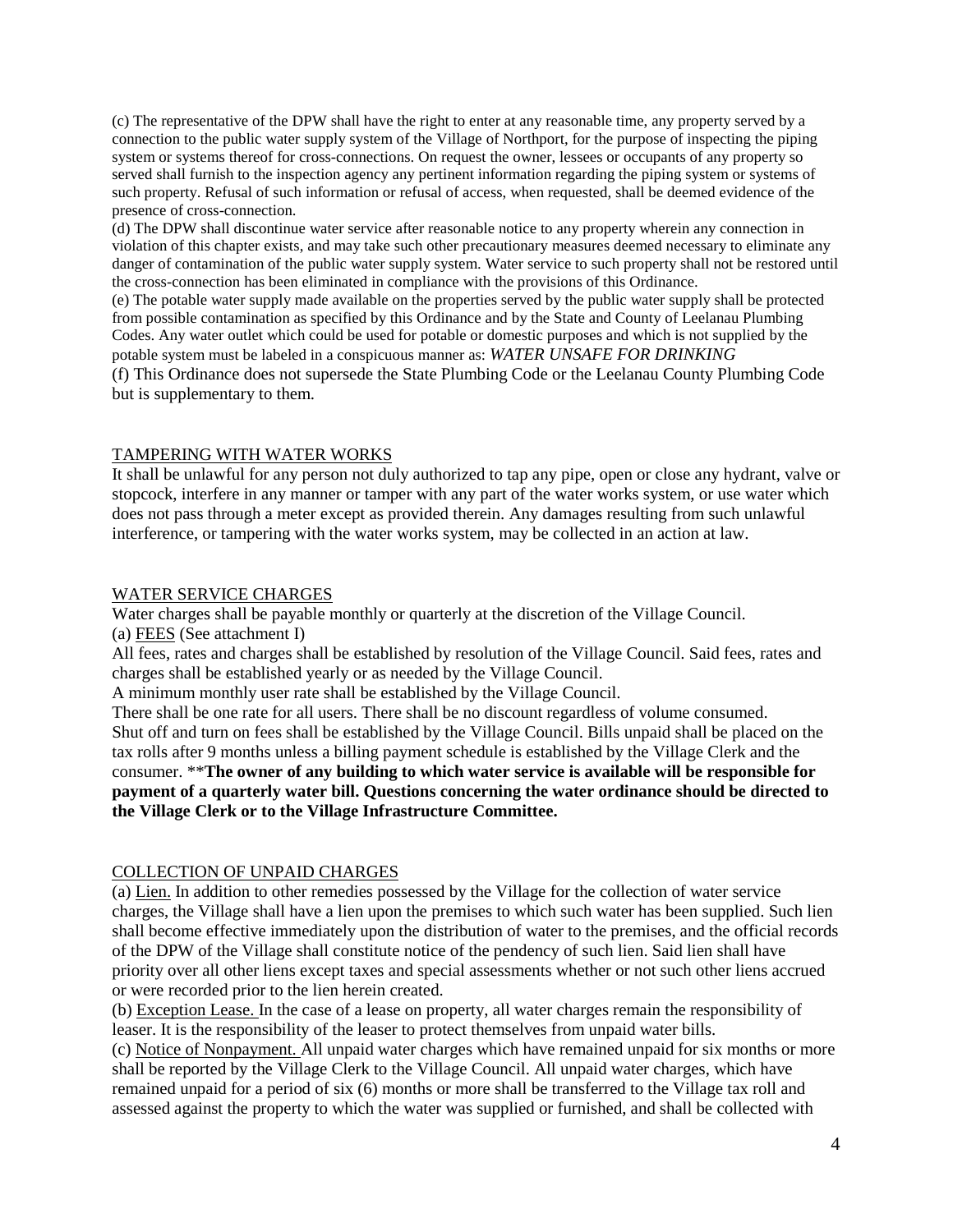and in the same manner as Village taxes are collected. If the charges remain delinquent and unpaid after the expiration of the time limited in warrant for the collection of taxes levied in such roll, such charges shall be returned to the County Treasurer, to be collected in the same manner as the lien created by Village taxes on the delinquent tax roll of the Village.

## REQUIREMENTS FOR SERVICE AND CONNECTION MANDATES

All businesses and residents shall be required to connect to the main if their building is within 200 ft of the main established DPW water connections, or are currently utilizing village water. All charges are the cost of the consumer for repairs and service. A resident or business currently utilizing the Village water may not disconnect and use an independent water source unless authorized by the Village. Water wells that are for non-human consumption (watering lawns, etc.) are permitted, but no water source within the serviced Village water area may be used for human consumption.

# WATER SERVICE BEYOND EXISTING MAIN OR CORPORATE LIMITS OF THE VILLAGE

For the extension of water service beyond the existing main or the corporate limits of the Village of Northport, a person requesting service shall be required to pay the cost of the installation of the water main extension, the regular fee for water connection, and (at a minimum) the same monthly rates for service that are charged inside the corporate limits. Any additional costs are born by the consumer at a reasonable cost.

This ordinance shall be published within fifteen (15) days after final enactment and shall take effect immediately upon such publication

All ordinances or resolutions and parts of ordinances or resolutions inconsistent with this ordinance are hereby repealed.

Laura A Weiss, Village Clerk Publication Date: June 29, 2006

\*Amended April 7, 2011 \*\*Amended June 2, 2011 (see resolutions)

\* Amended September 5, 2019

## **\***Fees

The New resident connection fee of \$1250, paid to the Village of Northport includes the water meter, curb stop at the main and final observation.

It is the responsibility of the owner/applicant for the connection from the curb stop to the facility including cost of excavation, backfill, tap and furnishing and installing service pipe from the main to the facility. DPW will provide a list of local contractors at the applicant's request.

New commercial connection fees shall be based on the size of the meter required.

Turning off or on services for water are set at \$40 per turning off or on event. Water services are prorated to the turn-on or turn-off date to the nearest quarter of billing.

# EMERGENCY turn off \$140